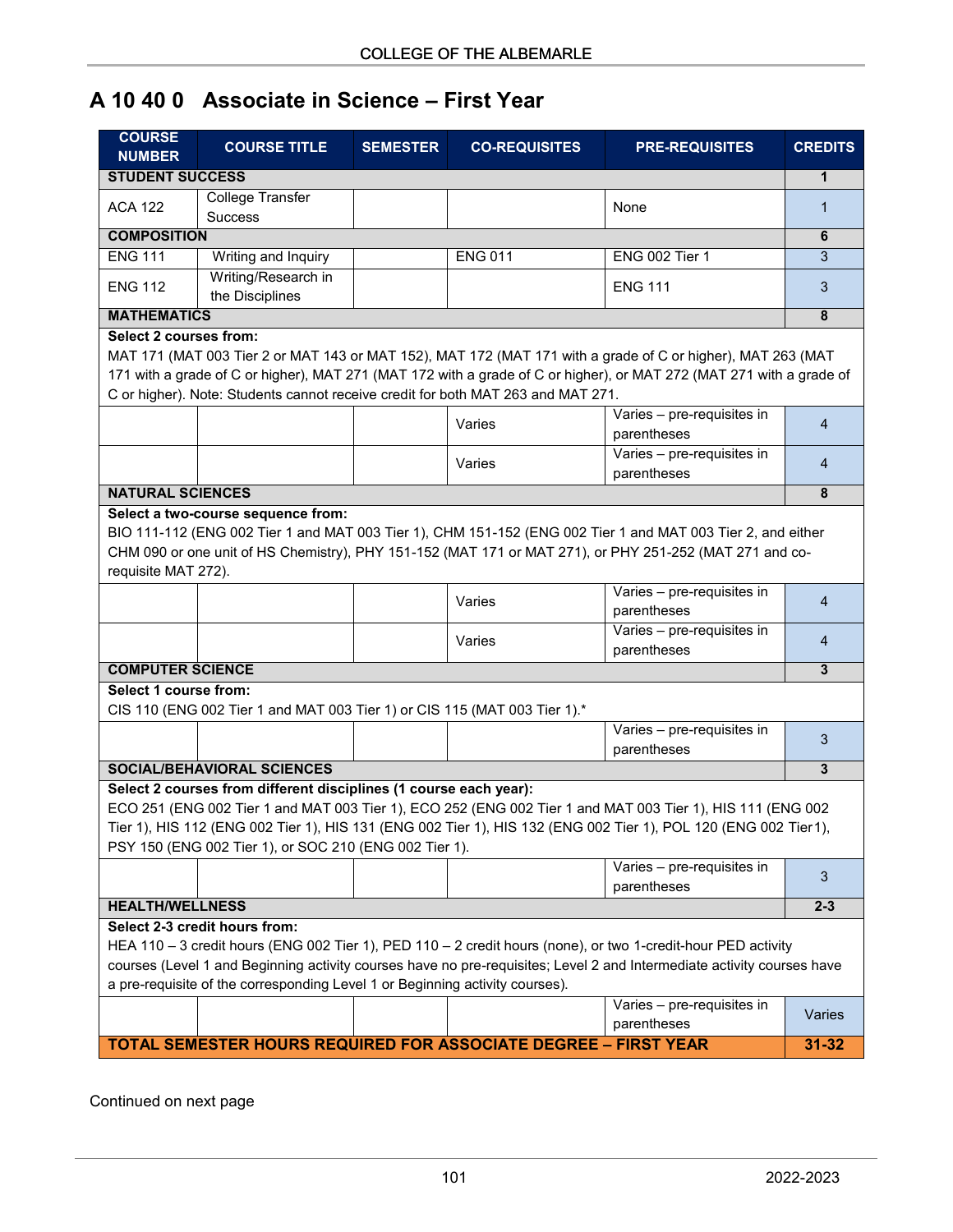## **A 10 40 0 Associate in Science – Second Year**

| <b>COURSE</b><br><b>NUMBER</b>                                                                                                                                                                                                 | <b>COURSE TITLE</b>                                                                                            | <b>SEMESTER</b> | <b>CO-REQUISITES</b>                                                                    | <b>PRE-REQUISITES</b>                                                                                                 | <b>CREDITS</b> |  |  |  |
|--------------------------------------------------------------------------------------------------------------------------------------------------------------------------------------------------------------------------------|----------------------------------------------------------------------------------------------------------------|-----------------|-----------------------------------------------------------------------------------------|-----------------------------------------------------------------------------------------------------------------------|----------------|--|--|--|
| <b>MATHEMATICS/NATURAL SCIENCES</b>                                                                                                                                                                                            |                                                                                                                |                 |                                                                                         |                                                                                                                       |                |  |  |  |
| <b>Select 2 courses from:</b>                                                                                                                                                                                                  |                                                                                                                |                 |                                                                                         |                                                                                                                       |                |  |  |  |
|                                                                                                                                                                                                                                | MAT 172 (MAT 171 with a grade of C or higher), MAT 263 (MAT 171 with a grade of C or higher), MAT 271 (MAT 172 |                 |                                                                                         |                                                                                                                       |                |  |  |  |
|                                                                                                                                                                                                                                |                                                                                                                |                 |                                                                                         | with a grade of C or higher), MAT 272 (MAT 271 with a grade of C or higher), MAT 273 (MAT 272 with a grade of C or    |                |  |  |  |
|                                                                                                                                                                                                                                |                                                                                                                |                 |                                                                                         | higher), BIO 111 (ENG 002 Tier 1 and MAT 003 Tier 1), BIO 112 (BIO 111), CHM 151 (ENG 002 Tier 1 and MAT 003          |                |  |  |  |
|                                                                                                                                                                                                                                |                                                                                                                |                 |                                                                                         | Tier 2, and either CHM 090 or one unit of HS Chemistry), CHM 152 (CHM 151), PHY 151 (MAT 171 or MAT 271), PHY 152     |                |  |  |  |
|                                                                                                                                                                                                                                |                                                                                                                |                 | (PHY 151), PHY 251 (MAT 271 and co-requisite MAT 272), or PHY 252 (MAT 272 and PHY 251) |                                                                                                                       |                |  |  |  |
|                                                                                                                                                                                                                                |                                                                                                                |                 |                                                                                         | NOTE: Students cannot receive credit for MAT 263 if they have taken MAT 271-272. Students can only receive credit for |                |  |  |  |
|                                                                                                                                                                                                                                | one PHY sequence in this degree.                                                                               |                 |                                                                                         |                                                                                                                       |                |  |  |  |
|                                                                                                                                                                                                                                |                                                                                                                |                 | Varies                                                                                  | Varies - pre-requisites in                                                                                            | $3 - 4$        |  |  |  |
|                                                                                                                                                                                                                                |                                                                                                                |                 |                                                                                         | parentheses                                                                                                           |                |  |  |  |
|                                                                                                                                                                                                                                |                                                                                                                |                 | Varies                                                                                  | Varies - pre-requisites in                                                                                            | $3-4$          |  |  |  |
|                                                                                                                                                                                                                                |                                                                                                                |                 |                                                                                         | parentheses                                                                                                           |                |  |  |  |
| <b>FOREIGN LANGUAGE</b>                                                                                                                                                                                                        |                                                                                                                |                 |                                                                                         |                                                                                                                       | 3              |  |  |  |
| Select 1 course from:                                                                                                                                                                                                          |                                                                                                                |                 |                                                                                         |                                                                                                                       |                |  |  |  |
|                                                                                                                                                                                                                                |                                                                                                                |                 |                                                                                         | SPA 111 (none) or FRE 111 (none). Students may substitute any foreign language course coded as GEN ED:                |                |  |  |  |
|                                                                                                                                                                                                                                |                                                                                                                |                 |                                                                                         | Humanities/Fine Arts from the Comprehensive Articulation Agreement (CAA) course list. Students may use a              |                |  |  |  |
|                                                                                                                                                                                                                                | higher level SPA or FRE course in place of SPA 111 or FRE 111.                                                 |                 |                                                                                         |                                                                                                                       |                |  |  |  |
|                                                                                                                                                                                                                                |                                                                                                                |                 |                                                                                         | Varies - pre-requisites in                                                                                            | 3              |  |  |  |
|                                                                                                                                                                                                                                |                                                                                                                |                 |                                                                                         | parentheses                                                                                                           | 3              |  |  |  |
| <b>HUMANITIES/FINE ARTS</b>                                                                                                                                                                                                    |                                                                                                                |                 |                                                                                         |                                                                                                                       |                |  |  |  |
| Select 1 course from:                                                                                                                                                                                                          |                                                                                                                |                 |                                                                                         |                                                                                                                       |                |  |  |  |
|                                                                                                                                                                                                                                |                                                                                                                |                 |                                                                                         | ART 111 (none), ART 114 (ENG 002 Tier 1), ART 115 (ENG 002 Tier 1), DRA 111 (none), ENG 231 (ENG 112), ENG            |                |  |  |  |
|                                                                                                                                                                                                                                |                                                                                                                |                 |                                                                                         | 232 (ENG 112), ENG 241 (ENG 112), ENG 242 (ENG 112), MUS 110 (none), MUS 112 (none), or PHI 240 (ENG 111).            |                |  |  |  |
|                                                                                                                                                                                                                                |                                                                                                                |                 |                                                                                         | Varies - pre-requisites in                                                                                            | 3              |  |  |  |
|                                                                                                                                                                                                                                |                                                                                                                |                 |                                                                                         | parentheses                                                                                                           | 3              |  |  |  |
| SOCIAL/BEHAVIORAL SCIENCES<br>Select 2 courses from different disciplines (1 course each year):                                                                                                                                |                                                                                                                |                 |                                                                                         |                                                                                                                       |                |  |  |  |
|                                                                                                                                                                                                                                |                                                                                                                |                 |                                                                                         |                                                                                                                       |                |  |  |  |
| ECO 251 (ENG 002 Tier 1 and MAT 003 Tier 1), ECO 252 (ENG 002 Tier 1 and MAT 003 Tier 1), HIS 111 (ENG 002<br>Tier 1), HIS 112 (ENG 002 Tier 1), HIS 131 (ENG 002 Tier 1), HIS 132 (ENG 002 Tier 1), POL 120 (ENG 002 Tier 1), |                                                                                                                |                 |                                                                                         |                                                                                                                       |                |  |  |  |
|                                                                                                                                                                                                                                |                                                                                                                |                 |                                                                                         |                                                                                                                       |                |  |  |  |
| PSY 150 (ENG 002 Tier 1), or SOC 210 (ENG 002 Tier 1). Note: This course must be from a different discipline than the                                                                                                          |                                                                                                                |                 |                                                                                         |                                                                                                                       |                |  |  |  |
| first-year social/behavioral science course.                                                                                                                                                                                   |                                                                                                                |                 |                                                                                         |                                                                                                                       |                |  |  |  |
|                                                                                                                                                                                                                                |                                                                                                                |                 |                                                                                         | Varies - pre-requisites in                                                                                            | 3              |  |  |  |
|                                                                                                                                                                                                                                |                                                                                                                |                 |                                                                                         | parentheses                                                                                                           |                |  |  |  |
| <b>COMMUNICATIONS</b>                                                                                                                                                                                                          |                                                                                                                |                 |                                                                                         |                                                                                                                       | 3              |  |  |  |
| <b>COM 231</b>                                                                                                                                                                                                                 | <b>Public Speaking</b>                                                                                         |                 |                                                                                         | <b>ENG 111</b>                                                                                                        | 3              |  |  |  |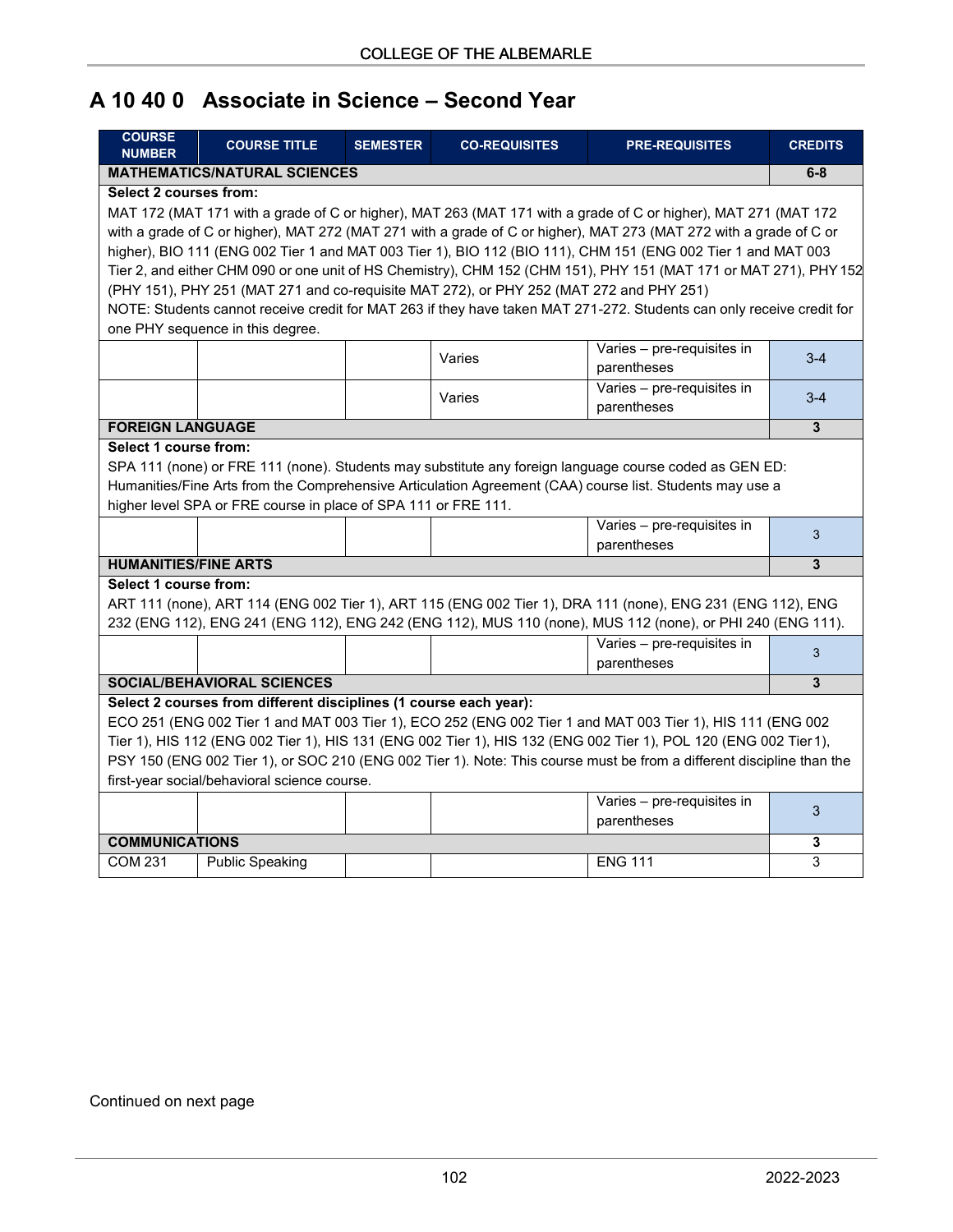#### **OTHER REQUIRED MATHEMATICS/SCIENCES 3-4**

#### **Select 1 course from:**

MAT 172 (MAT 171 with a grade of C or higher), MAT 263 (MAT 171 with a grade of C or higher), MAT 271 (MAT 172 with a grade of C or higher), MAT 272 (MAT 271 with a grade of C or higher), MAT 273 (MAT 272 with a grade of C or higher), MAT 280 (MAT 271 with a grade of C or higher), MAT 285 (MAT 272 with a grade of C or higher), BIO 111 (ENG 002 Tier 1 and MAT 003 Tier 1), BIO 112 (BIO 111), BIO 163 (ENG 002 Tier 1, and either BIO 090 or one unit of HS Biology) BIO 168 (ENG 002 Tier 1 and MAT 003 Tier 2, and either BIO 090 or one unit of HS Biology, and either CHM 090 or one unit of HS Chemistry), BIO 169 (BIO 168), BIO 275 (BIO 111 or BIO 163 or BIO 168), CHM 130 (CHM 090 or one unit of HS Chemistry), CHM 151 (ENG 002 Tier 1 and MAT 003 Tier 2, and either CHM 090 or one unit of HS chemistry), CHM 152 (CHM151), PHY 151 (MAT 171 or MAT 271), PHY 152 (PHY 151), PHY 251 (MAT 271 and Co-requisite MAT 272), or PHY 252 (MAT 272 and PHY 251)

NOTE: Students cannot receive credit for BIO 163 if they have taken BIO 168-169. Students cannot receive credit for CHM 130 if they have taken CHM 151-152. Students cannot receive credit for MAT 263 if they have taken MAT 271- 272. Students can only receive credit for one PHY sequence in this degree.

|                                                                                                                                     |  |  |  | Varies - pre-requisites in<br>parentheses | $3-4$       |
|-------------------------------------------------------------------------------------------------------------------------------------|--|--|--|-------------------------------------------|-------------|
| <b>ADDITIONAL COURSEWORK</b>                                                                                                        |  |  |  | 4-8                                       |             |
| Select 4-8 additional credit hours from the College of The Albemarle list of Comprehensive Articulation<br>Agreement (CAA) courses. |  |  |  |                                           | $4 - 8$     |
|                                                                                                                                     |  |  |  | Varies                                    | Varies      |
|                                                                                                                                     |  |  |  | Varies                                    | Varies      |
| TOTAL SEMESTER HOURS REQUIRED FOR ASSOCIATE DEGREE                                                                                  |  |  |  |                                           | $60 - 61**$ |

\*This requirement is used to demonstrate computer literacy to meet institutional core competencies. Students may also demonstrate this proficiency via high school articulated credit, course substitution, or credit by exam (CBE). Students requesting CBE must provide substantial reason(s) why they are qualified to sit for the exam. If computer literacy proficiency is demonstrated in a manner which does not result in degree credit, 3 credit hours of General Education electives from the CAA list must be taken in place of CIS 110.

\*\*The total number of elective hours needed is based upon course choices made in the Mathematics/Natural Sciences and Health/Wellness areas. A student must have 60-61 credit hours to complete the degree.

Continued on next page